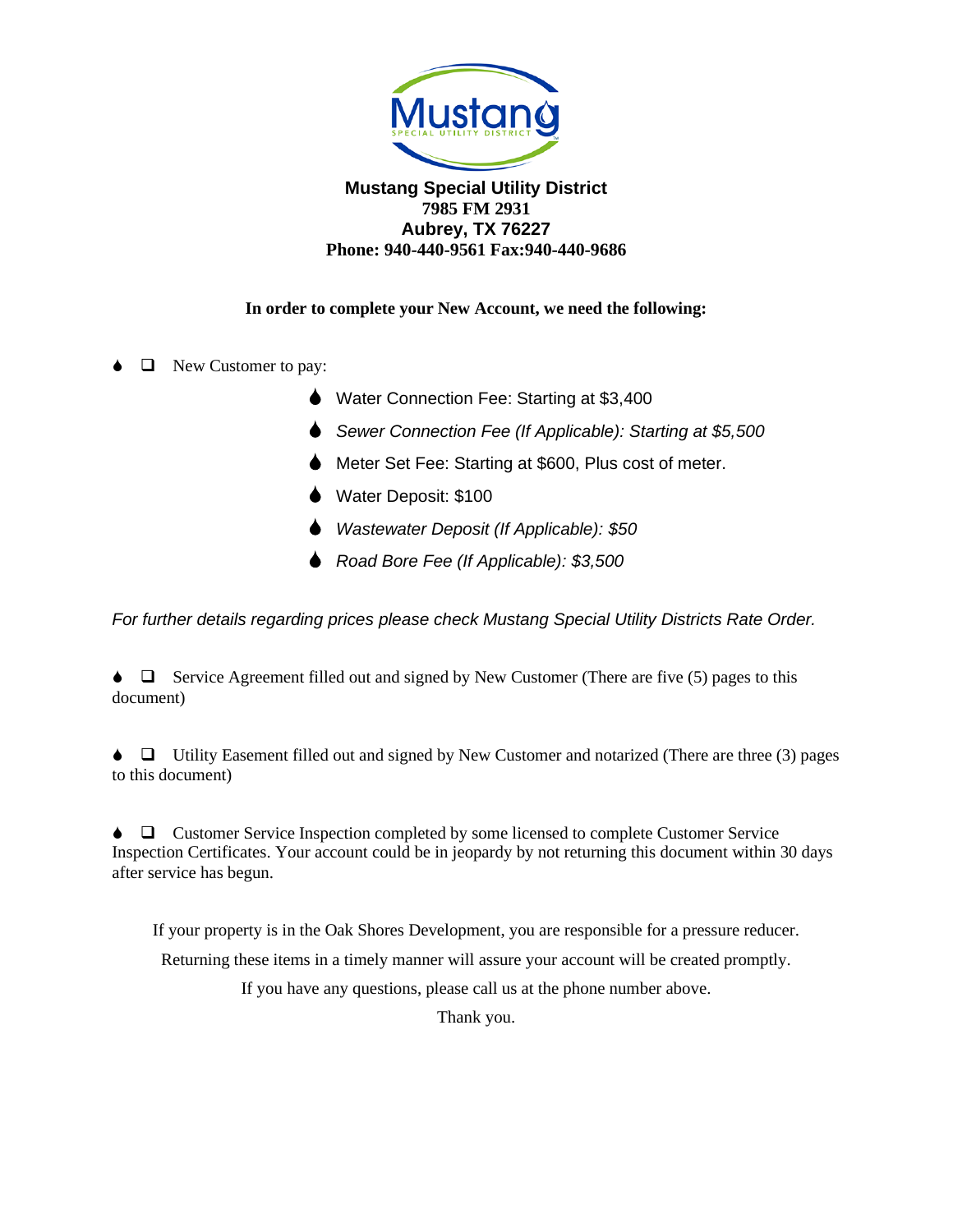## MUSTANG SPECIAL UTILITY DISTRICT

## **STANDARD AGREEMENT**

| Legal Description of Property: (include name of road, subdivision, with lot and block number): |  |
|------------------------------------------------------------------------------------------------|--|

## **ROAD BORE**

# **(If Required)**

IN THE EVENT THAT THE ROAD HAS TO BE BORED TO INSTALL YOUR SERVICE, THERE WILL BE AN ADDITIONAL CHARGE.

I UNDERSTAND THAT I WILL BE RESPONSIBLE FOR THIS CHARGE. THIS CHARGE MUST BE PAID PRIOR TO BORING.

CUSTOMER SIGNATURE\_\_\_\_\_\_\_\_\_\_\_\_\_\_\_\_\_\_\_\_\_\_\_\_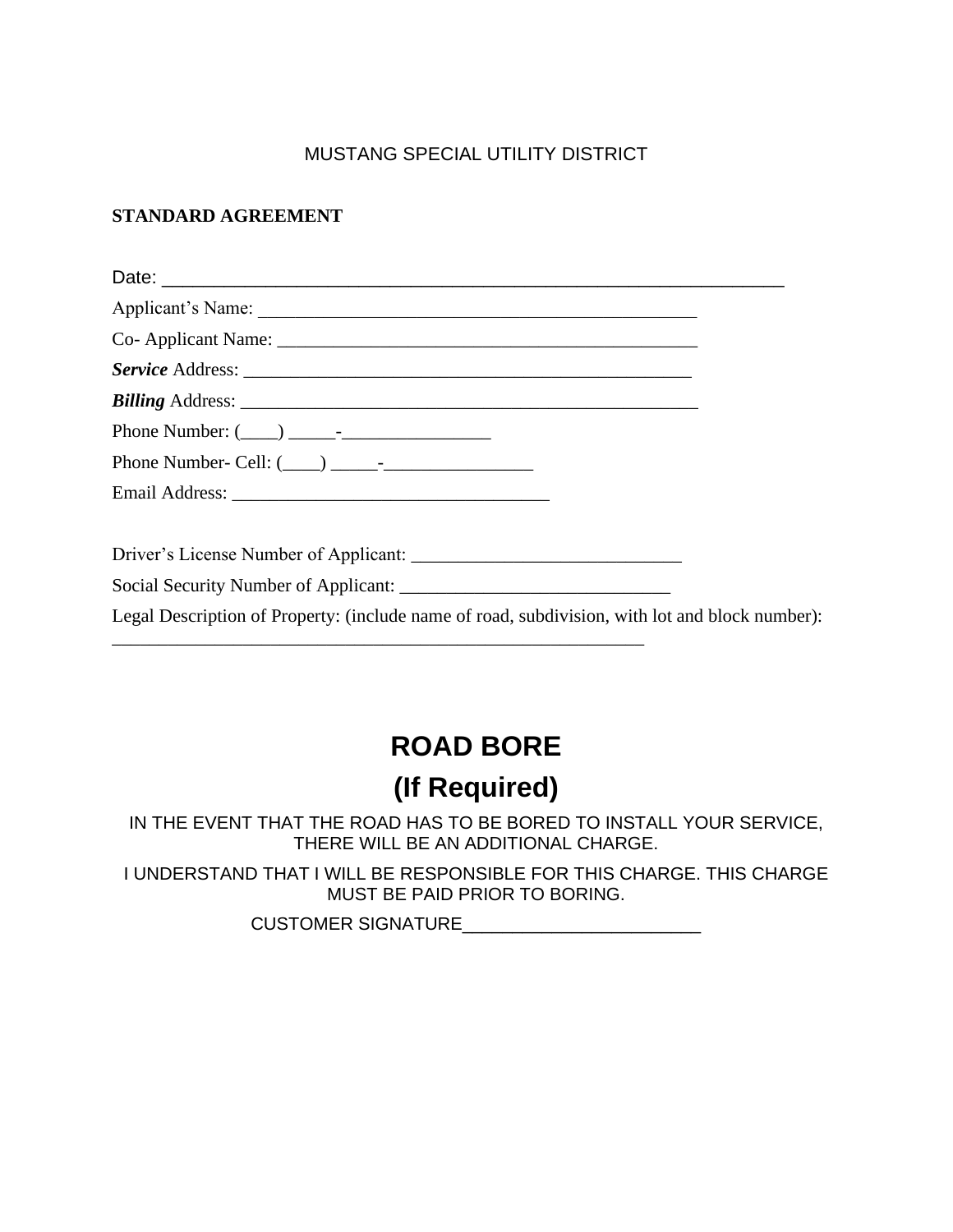**THIS AGREEMENT** is between Mustang Special Utility District, a District organized under the laws of the State of Texas (hereinafter called the District) and (hereinafter called the Applicant and/or Customer).

The District shall sell and deliver water and/or wastewater to the Applicant and the Applicant shall purchase, receive, and/or reserve service from the District in accordance with the rules of the District as amended from time to time by the Board of Directors of the District. Upon compliance with the District's Rules, including payment of an Application Fee, the Applicant qualifies as a new applicant or continued Customer as a Transferee and thereby may hereinafter be called a Customer.

The Customer shall pay the District for service hereunder as determined by the District's Rules and upon the terms and conditions set forth therein, a copy of which has been provided in the information packet, for which Customer acknowledges receipt hereof by execution of this Agreement. A copy of this agreement shall be executed before service may be provided to the Applicant.

The Board of Directors shall have the authority to discontinue service and cancel the account of any customer not complying with any policy or not paying any utility fees or charges as required by the District's published rates, fees, and conditions of service. At any time service is discontinued, terminated, or suspended, the District shall not re-establish service unless it has a current signed copy of this agreement.

If this Agreement is completed for the purpose of assigning utility service as a part of a rural domestic water and/or wastewater system loan project, an Applicant shall pay an Indication of Interest Fee in lieu of an application Fee for the purpose of determining: 1. The number of taps to be considered in the design and 2. The number of potential ratepayers considered in determining the financial feasibility of constructing a new water system or expanding the facilities of an existing water system. The Applicant hereby agrees to obtain, utilize, and/or reserve service as soon as it is available. Applicant, upon qualification for service under the terms of the District's Rules, shall further qualify as a Customer and the Indication of Interest Fee shall then be converted by the District to a customer Fee. Applicant further agrees to pay, upon becoming a customer, the monthly service charges for such service as prescribed in the District's Rules. Any breach of this Agreement shall give cause for the District to liquidate, as damages the fees previously paid as an indication of interest. In addition to any Indication of Interest Fees forfeited, the District may assess a lump sum of \$300.00 as liquidated damages to defray any losses incurred by the District. If delivery of service to said location is deemed feasible by the District as a part of this project the Applicant shall be denied customer status in the District and the Indication of Interest Fee, less expenses, shall be refunded. The Applicant may re-apply for service at a later date under the terms and conditions of the District's Rules. For the purpose of this agreement, an Indication of Interest Fee shall be of an amount equal to the District's application fee.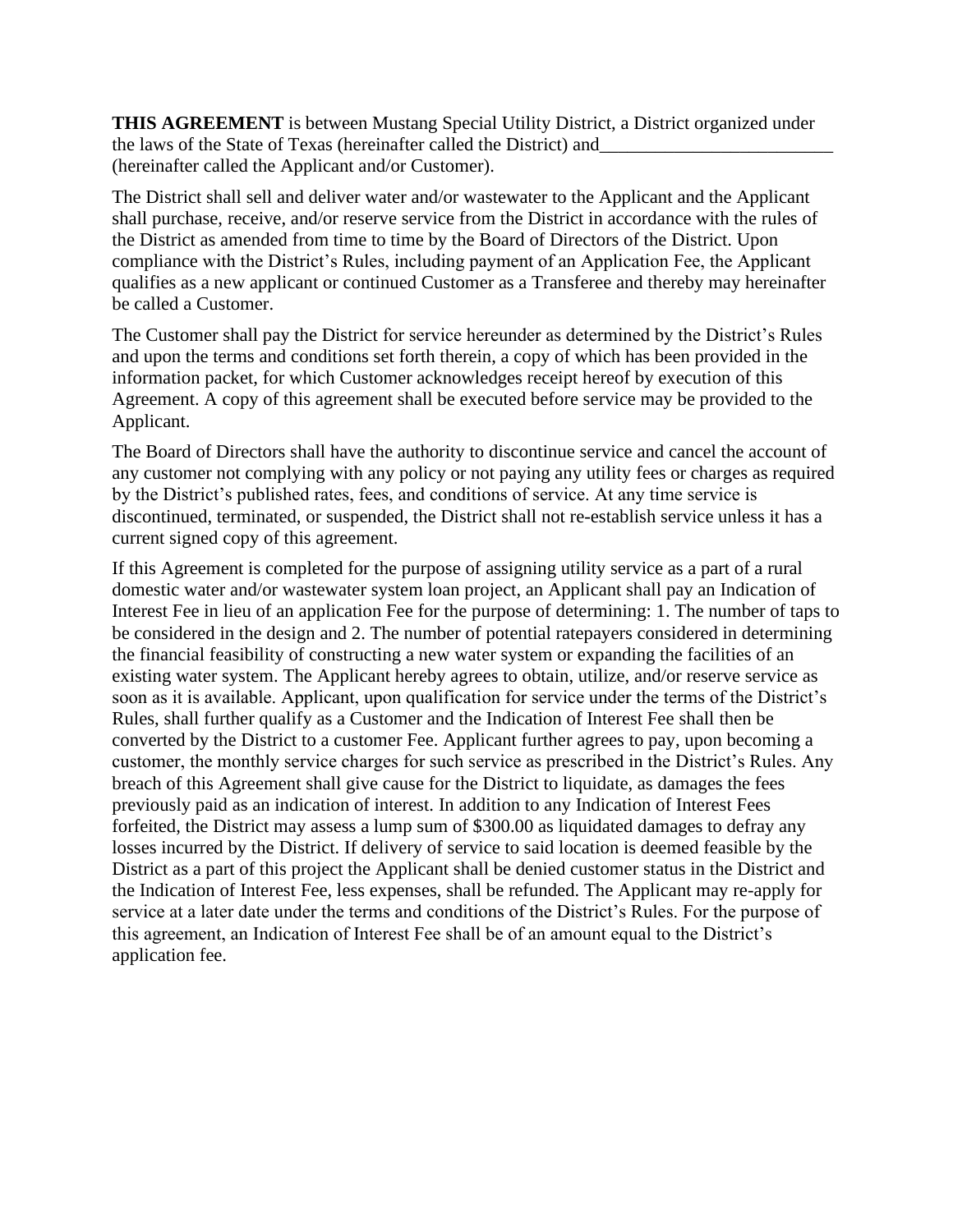All water shall be metered by meters furnished and installed by the District. The meter and/or wastewater connection if for the sole benefit of the Customer and is to provide service to only one (1) dwelling or one (1) business. Extension of pipe(s) to transfer utility service from one property to another, to share, resell, or sub meter water to any other persons, dwellings, businesses, or property, is strictly prohibited.

The District shall have the right to locate a water service meter and the pipe necessary to connect the meter at the point to be chosen by the District and shall have access to its equipment that may be upon Customer's premises at all reasonable times for any purpose connected with or in the furtherance of its business operations, and upon discontinuance of service the District shall have the right to remove any of its equipment that may be located on a Customer's property. The Customer shall install at their own expense any necessary service lines from the District's facilities and equipment to the point of use, including any customer service isolation valves, backflow prevention devises, clean-outs, and other equipment as may be specified by the District. The District shall also have access to the customer's property for the purpose of inspecting for possible cross-connections and other unauthorized plumbing practices.

The District is responsible for protecting the drinking water supply from -contamination or pollution, which could result from improper plumbing practices. The service Agreement serves as notice to each customer of the plumbing restrictions, which are in place to provide this protection. The District shall enforce these restrictions to ensure the public health and welfare. The following unauthorized practices are prohibited by state regulations:

1. No direct connection between the public drinking water supply and a potential source of contamination is permitted. Potential sources of contamination shall be isolated from the public water system by an air gap or an appropriate backflow prevention assembly in accordance with state plumbing regulations. Additionally, all pressure relief valves and thermal expansion devices must be in compliance with state plumbing codes.

2. No cross-connections between the public drinking water supply and a private water system is permitted. These potential threats to the public drinking water supply shall be eliminated at service connection by the proper installation of an air gap or a reduced pressure-zone backflow prevention assembly and a service Agreement must exist for an annual inspection and testing by a certified backflow prevention tester.

3. No connection, which allows condensing, cooling, or industrial process water to be returned to the public drinking water supply is permitted.

4. No pipe or pipe fitting which contains more than 8.0% lead may be used for the installation or repair of plumbing on or after July 1, 1988, at any connection which provides water for human consumption.

5. No solder or flux, which contains more than 0.2% lead may be used for the installation or repair of plumbing on or after July 1, 1988, at any connection which provides water for human consumption.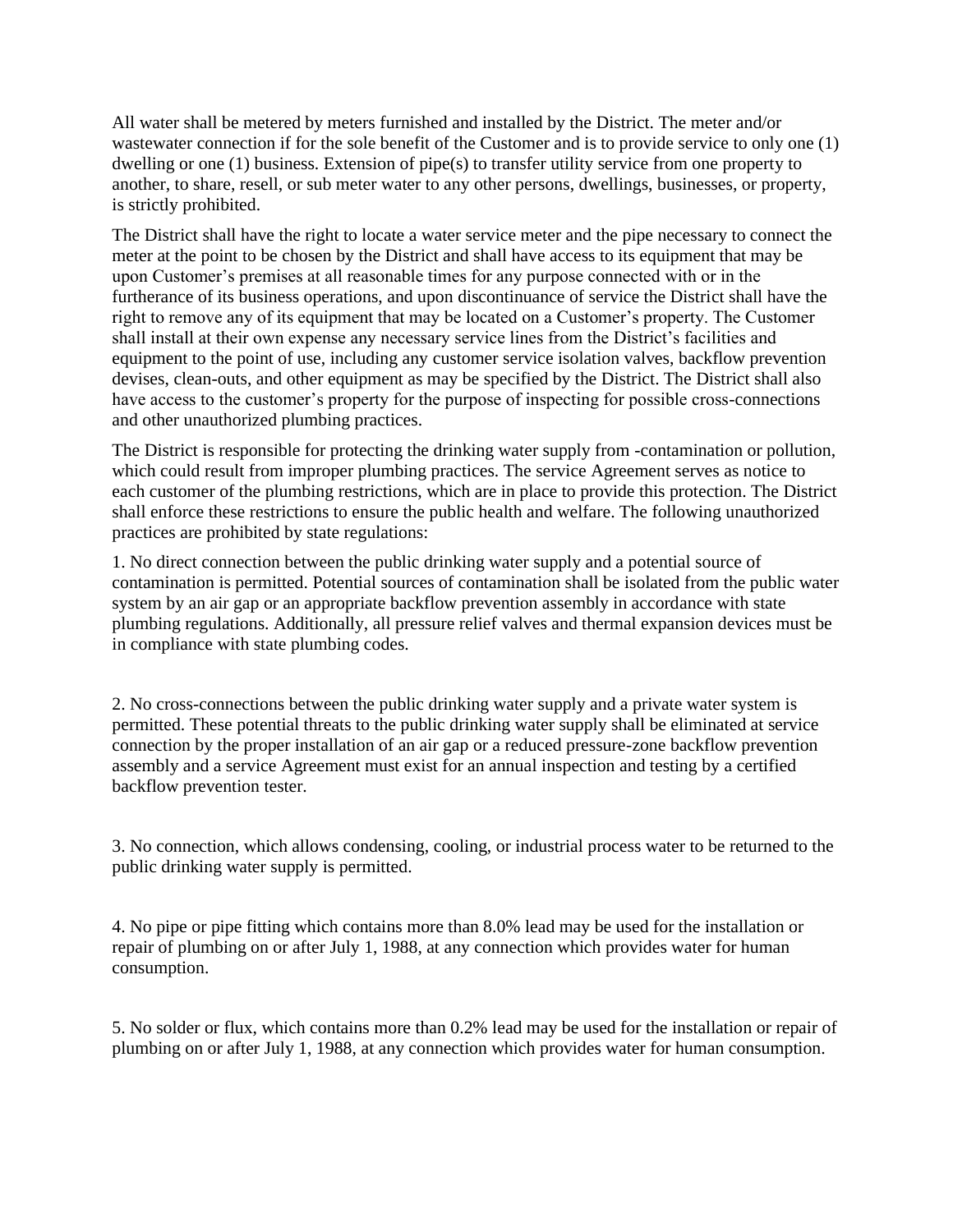6. No plumbing fixture is installed which is not in compliance with a state approved plumbing code.

The District shall maintain a copy of this Agreement as long as the Customer and/or premise is connected to the public water system. The Customer shall allow his property to be inspected for possible cross-connections and other unauthorized plumbing practices. These inspections shall be conducted during the District's normal business hours.

The District shall notify the Customer in writing of any cross-connection or other unauthorized plumbing practices, which have been identified during the initial or subsequent inspection. The Customer shall immediately correct any unauthorized plumbing practice on their premises. The Customer shall, at his expense, properly install, test, and maintain any backflow prevention device required by the District. Copies of all testing and maintenance records shall be provided to the District as required. Failure to comply with the terms of this service Agreement shall cause the District to either terminate service or properly install, test, and maintain an appropriate backflow device at the service connection. Any expenses associated with the enforcement of this Agreement shall be billed to the Customer.

In the event the total water supply is insufficient to meet the needs of all of the Customers, or in the event there is a shortage of water, the District may initiate the Emergency Rationing Program as specified in the District's Rules.

By execution of this Agreement, the Applicant hereby shall comply with the terms of said program.

By the execution hereof, the Applicant shall hold the District harmless form any and all claims for damages caused by service interruptions due to waterline breaks by utility or like contractors, tampering by other Customers of the District, normal failures of the system, or other events beyond the District's control.

The Customer shall grant to the District, now or in the future, any utility easements for the purpose of installing, maintaining, and operating such pipelines, meters, valves, and any other equipment which may be deemed necessary by the District to extend or improve service for existing or future Customers, on such forms as are required by the District.

By execution hereof, the Applicant fully guarantees payment of all rates, fees, and charges due on any account. This guarantee pledges any and all Customer Fees against any balance due the District. Liquidation of any Customer Fee shall authorize discontinuance of service under the terms and conditions of the District's Rules.

By execution hereof, the Applicant agrees that non-compliance with the terms of this Agreement by the Applicant shall constitute denial or discontinuance of service until such time as the violation(s) are corrected to the satisfaction of the District.

Any misrepresentation of the facts by the Applicant on any of the four pages of this Agreement shall result in discontinuance of service pursuant to the terms and conditions of the District's Rules. Revised

Signed this the \_\_\_\_\_ day of \_\_\_\_\_\_\_\_\_\_\_\_\_\_\_, 2022.

Signature of Applicant: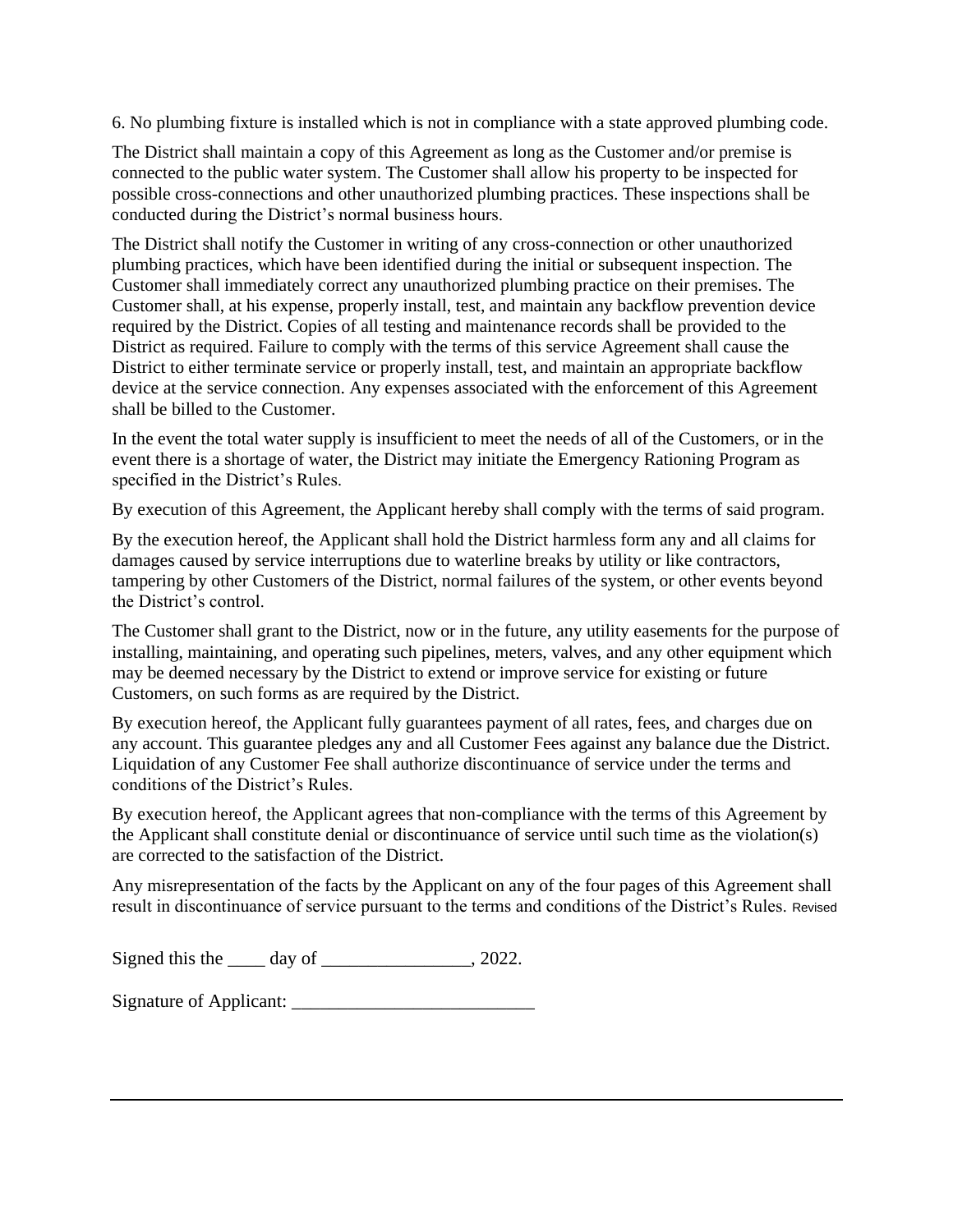#### EASEMENT AND RIGHT-OF-WAY (Including Temporary Easement for Construction)

| STATE OF TEXAS   |                                |
|------------------|--------------------------------|
|                  | KNOW ALL MEN BY THESE PRESENTS |
| COUNTY OF DENTON |                                |

That  $("Grantor"),$  for and in consideration of TEN DOLLARS AND NO/100 (\$10.00) and other good and valuable consideration paid to Grantor by Mustang Special Utility District ("Grantee"), the receipt and sufficiency of which is hereby acknowledged, does hereby grant and convey unto Grantee, it successors and assigns, **a twenty foot (20') permanent easement** and right-of-way (the "Easement") to erect, construct, install, and lay and thereafter access and use, operate, inspect, repair, alter, protect, maintain, replace, upgrade, parallel, add and remove water distribution lines (the pipelines) and appurtenances, and any other facilities necessary to serve Grantor's property as well as Grantee's current and future system-wide customers, (collectively, the "Improvements") under and across \_\_\_\_\_\_\_ acres of land, more particularly depicted and described in **Exhibit A** attached hereto and made a part hereof by reference as if fully set forth herein (the "Easement Property").

Grantor also grants and conveys unto Grantee a fifty foot (50') wide temporary construction easement, parallel to and twenty-five feet (25') on either side of the Easement Property for use in connection with the initial installation of the Improvements by Grantee, within the Easement Property and for the storage of excavation material resulting from such construction (the "Temporary Construction Easement"). The Temporary Construction Easement will expire upon completion of construction and acceptance of the Improvements by Grantee, but in no event later than

Grantee shall have such other rights and benefits necessary and/or convenient for the full enjoyment and use of the rights herein granted, including without limitation: the reasonable right from time-to-time to remove any and all paving, trees and undergrowth, and other obstructions that injure the Improvements.

Grantor, its successors and assigns, may fully use and enjoy the Easement Property, except that such use and enjoyment shall not hinder conflict or interfere with the exercise of Grantee's rights hereunder and no building, structure or reservoir shall be constructed upon, over or across the Easement Property without Grantee's written consent; provided further that Grantor, its successors and assigns, may construct, dedicate and maintain over and across the Easement Property such driveways, aerial utility lines and fences as will not interfere with Grantee's use of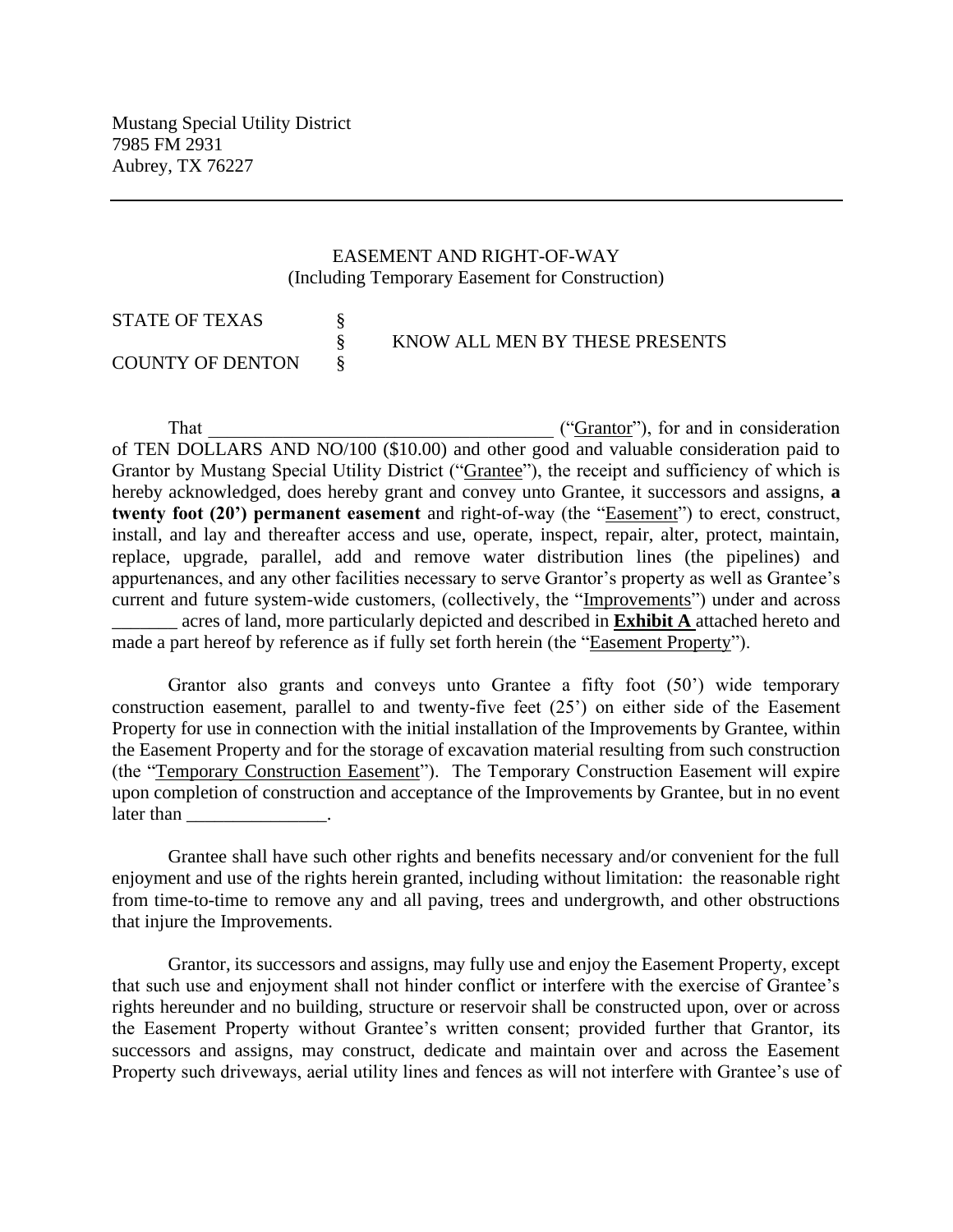the Easement for the permitted purposes. The installation of subsurface utility lines across the Easement are subject to Mustang's prior written consent.

Grantee shall clean up and remove all trash and debris caused by the installation of the Improvements hereunder or Grantee's use of the Easement Property, and shall repair all damages caused by the installation of the Improvement or Grantee's use of the Easement Property within a reasonable time not to exceed forty-five (45) days following completion and acceptance of the Improvements by Grantee. Grantee shall also restore the surface of the land to a smooth contour following said installation or use of the Easement Property, including the restoration of existing top soil or removal of soils created during construction by Grantee within a reasonable time not to exceed forty-five (45) days completion and acceptance of the Improvements by Grantee. During construction, Grantee shall install such fences, barricades or safety barriers as may be reasonably required to protect the public, livestock or adjacent property.

The consideration recited herein shall constitute payment in full for all damages sustained by Grantor by reason of the installation of the Improvements referred to herein, and Grantee will maintain the Easement Property in a state of good repair and efficiency so that no damages will result from its use to Grantor's premises. This agreement together with other provisions of this grant shall be perpetual and shall constitute a covenant running with the land for the benefit of Grantee, its successors and assigns. Grantee's rights hereunder may be assigned in whole or in part to one or more assignees.

TO HAVE AND TO HOLD the Easement and rights appurtenant thereto unto Grantee, its successors and assigns, until the Improvements are declared permanently abandoned by Grantee, in which event the Easement Property and rights appurtenant thereto shall cease and terminate and revert to Grantor.

Grantor does hereby bind itself, its successors and assigns, to WARRANT AND FOREVER DEFEND, all and singular, the Easement and rights appurtenant thereto herein granted to Grantee, or Grantee's successors and assigns, against every person whomsoever claiming, or to claim, the same or any part thereof.

It is expressly understood that all rights, conveyances, or covenants are herein written, and no verbal agreements of any kind shall be binding or recognized or in any way modify this instrument of conveyance.

When the context requires, singular nouns and pronouns include the plural.

EXECUTED this \_\_\_\_\_ day of \_\_\_\_\_\_\_\_\_\_\_\_\_\_\_\_\_\_, 2022.

#### **GRANTOR:**

| By:    |  |
|--------|--|
| Name:  |  |
| Title: |  |
| Date:  |  |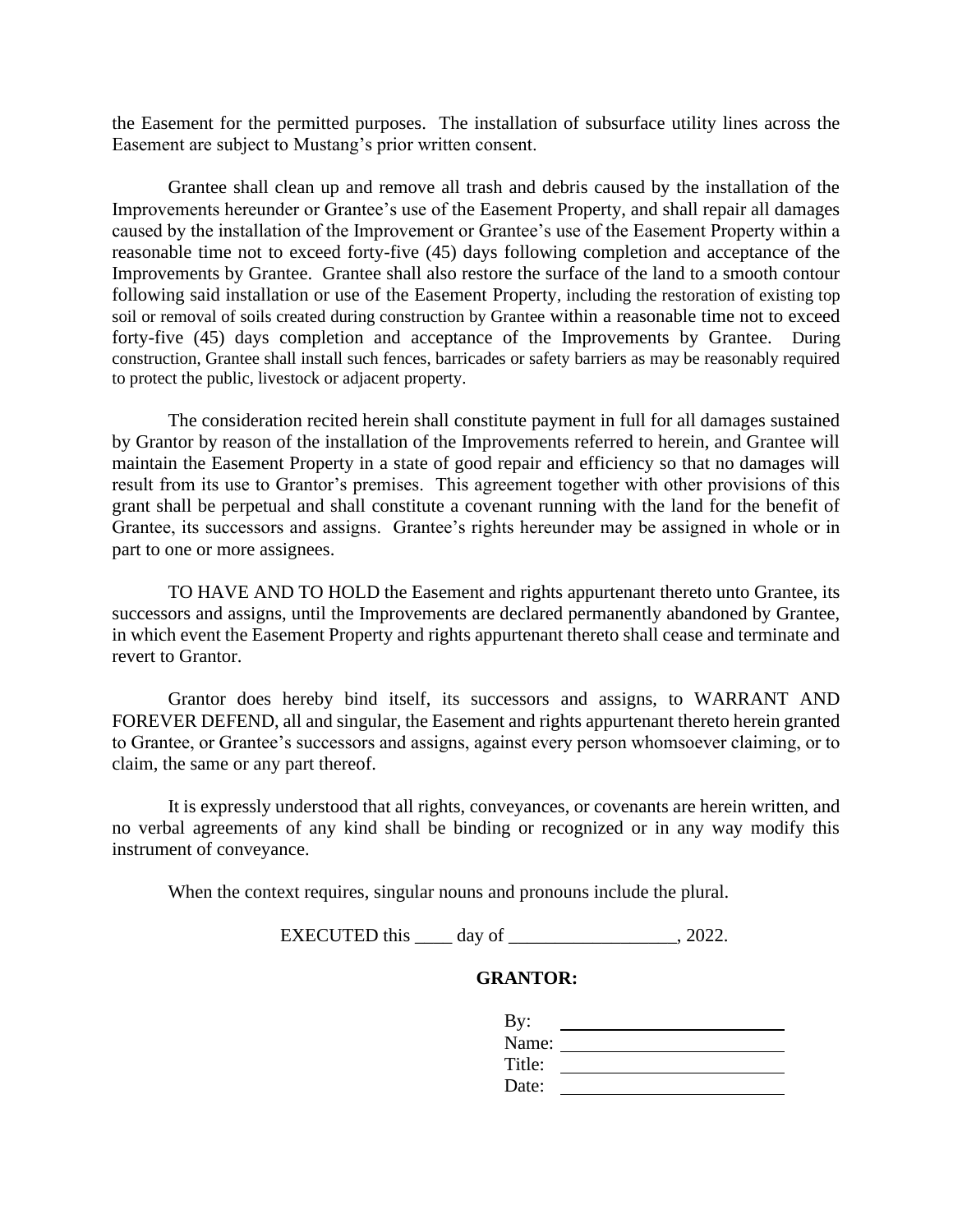THE STATE OF TEXAS  $\S$ COUNTY OF \_\_\_\_\_\_\_\_\_ §

This instrument was acknowledged before on \_\_\_\_\_\_\_\_\_\_\_\_, 2022, by \_\_\_\_\_\_\_\_\_\_, the \_\_\_\_\_\_\_\_\_\_\_\_\_\_\_ of \_\_\_\_\_\_\_\_\_\_\_\_\_\_\_\_\_\_\_\_\_\_\_, on behalf of and with authority of said entity.

Notary Public, State of Texas

\_\_\_\_\_\_\_\_\_\_\_\_\_\_\_\_\_\_\_\_\_\_\_\_\_\_\_\_\_\_\_\_\_\_\_\_\_\_\_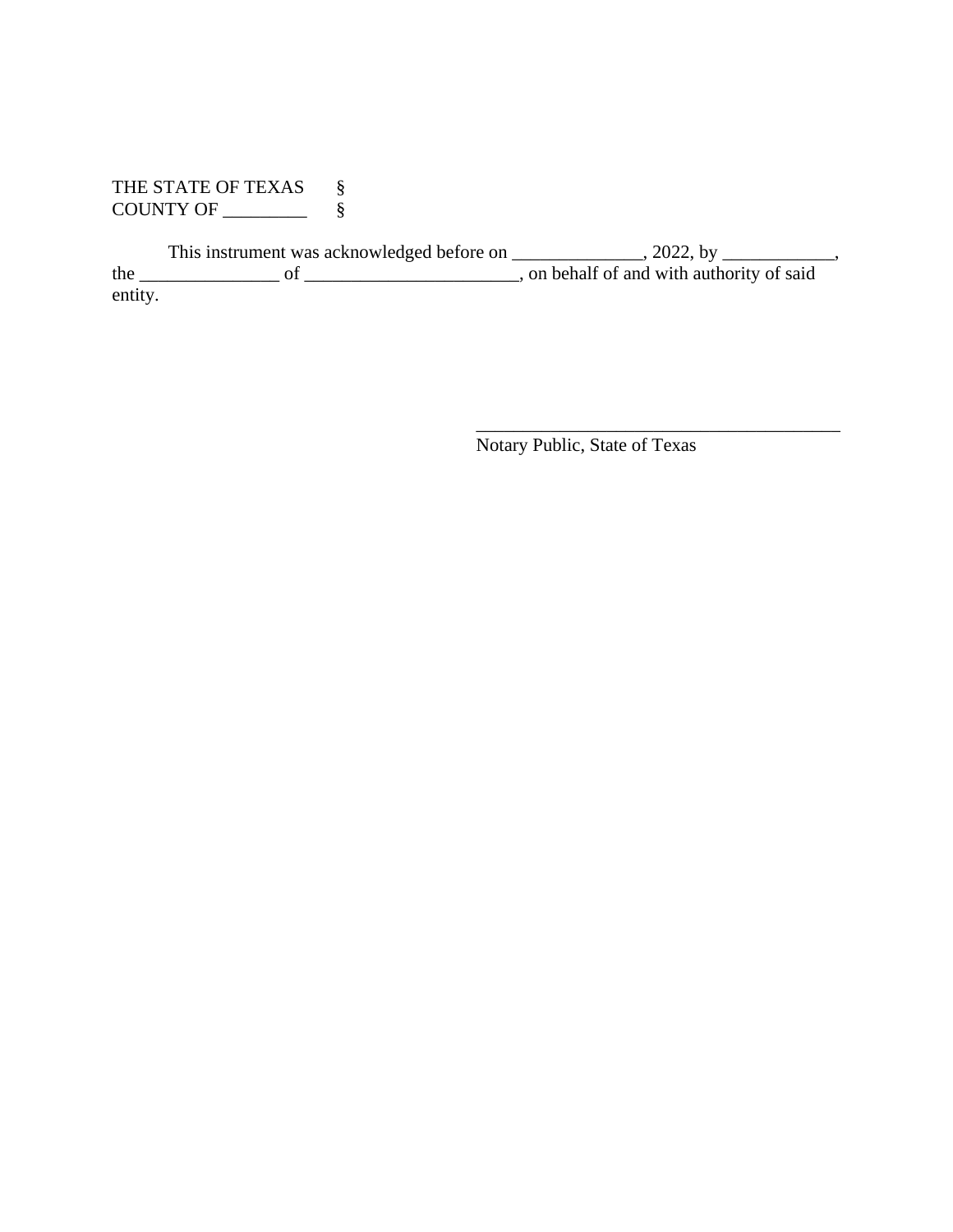February 18, 2022

To: Backflow Assembly Testers (BPAT), Plumbers, Fire line Contractors, Irrigators and Customer Service Inspectors, Builders:

This letter serves to inform you of the new procedures and requirements for delivering Backflow Prevention Assembly Test Reports and Customer Service Inspections to the Mustang Special Utility District. The District has partnered with SC Tracking Solutions LLC, a web-based software tool used to track, catalog, and confirm validity of testers, inspectors and their inspections.

Announcements:

| December $1, 2017$ | START DATE: All existing and new backflow prevention assembly test reports and<br>customer service reports are required to be submitted through the SC Tracking Solutions<br>tool. Paper reports will no longer be accepted as of 12AM. |
|--------------------|-----------------------------------------------------------------------------------------------------------------------------------------------------------------------------------------------------------------------------------------|
| December 27, 2017  | First notices go out to properties whose backflow prevention assembly tests are due<br>and/or past due.                                                                                                                                 |

- 1. To register for the first time, go to [www.sctrackingsolutions.com](http://www.sctrackingsolutions.com/) and create a login. All Backflow Prevention Assembly Test Reports and CSI Reports will be delivered at this website.
- 2. Upload, fax, or email current company documentation, professional license(s), TCEQ BPAT/CSI license, liability insurance, gauge accuracy report, confined space, fire (if app.) and driver's license. Please ensure they are all current. Please allow 24 hours to cross-check information with state databases and issue you a password.
- 3. Once you have a password you can upload Backflow Prevention Assembly Test Reports or CSI Inspection using the Customer Catalog # (Customer Catalog # is issued to every commercial or residential property owner who receives the notice of compliance). Any missing test reports that are due and/or past due will be forwarded to the Water Operations Department of the Mustang Special Utility District for enforcement action.

#### **SC Tracking Solutions Customer Service Phone #: 1-866-232-0174 SC Tracking Solutions Fax #: 866-410-1093 SC Tracking Solutions Email: [cs@sctrackingsolutions.com](mailto:cs@sctrackingsolutions.com)**

Required fees upon the completion of an inspection are as follows, please bid accordingly:

Backflow/CSI Report Submittal: \$25 total per report, plus state sales tax Annual District Registration Backflow Tester/CSI Inspector: \$50 per year, plus state sales tax<br>BPAT Insurance required: Not at this Time BPAT Insurance required: Not at this Time<br>
Confined space: Not at this Time<br>
Not at this Time Confined space:

Sincerely,

Dustin Blank

Water Operations Manager